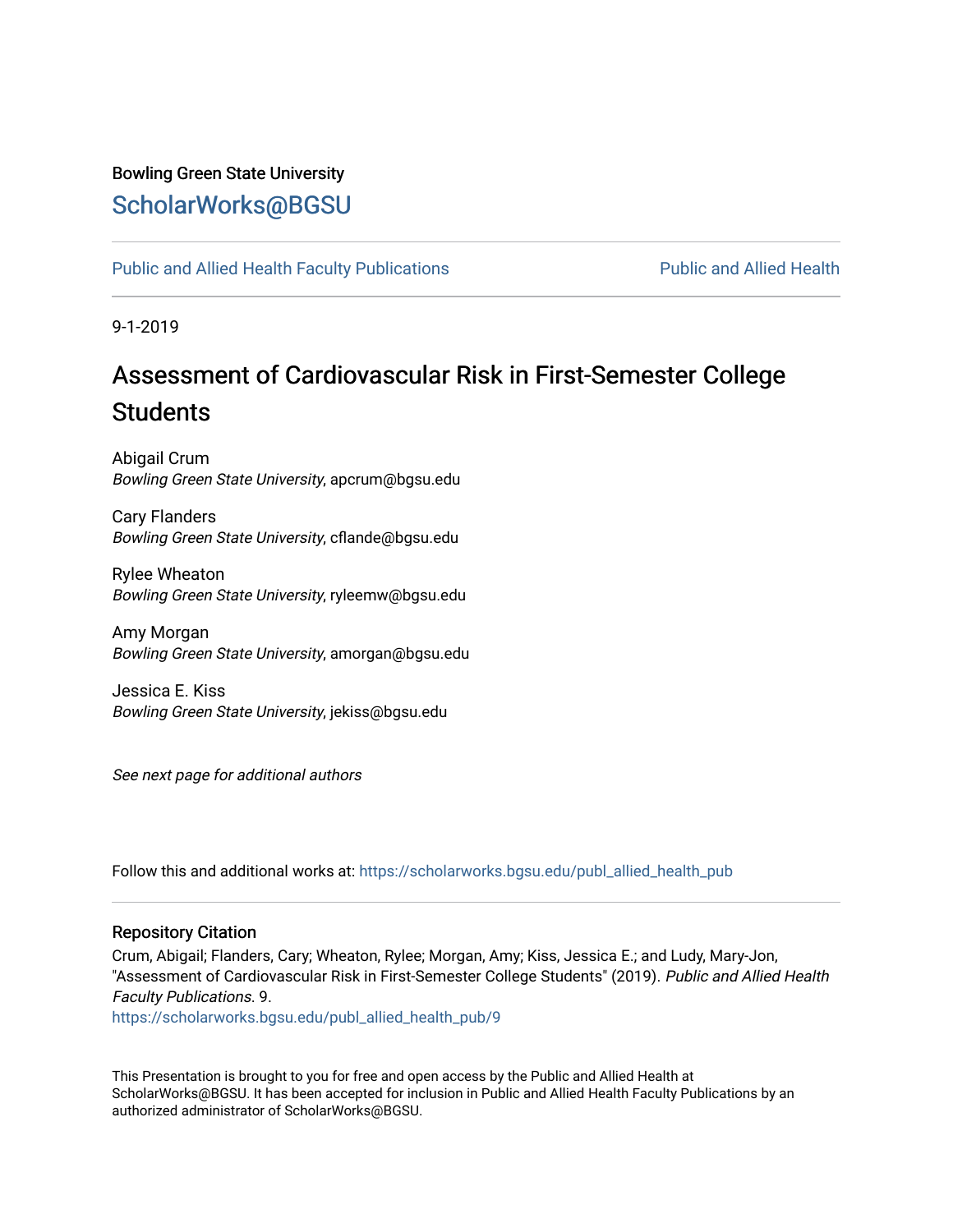## Author(s)

Abigail Crum, Cary Flanders, Rylee Wheaton, Amy Morgan, Jessica E. Kiss, and Mary-Jon Ludy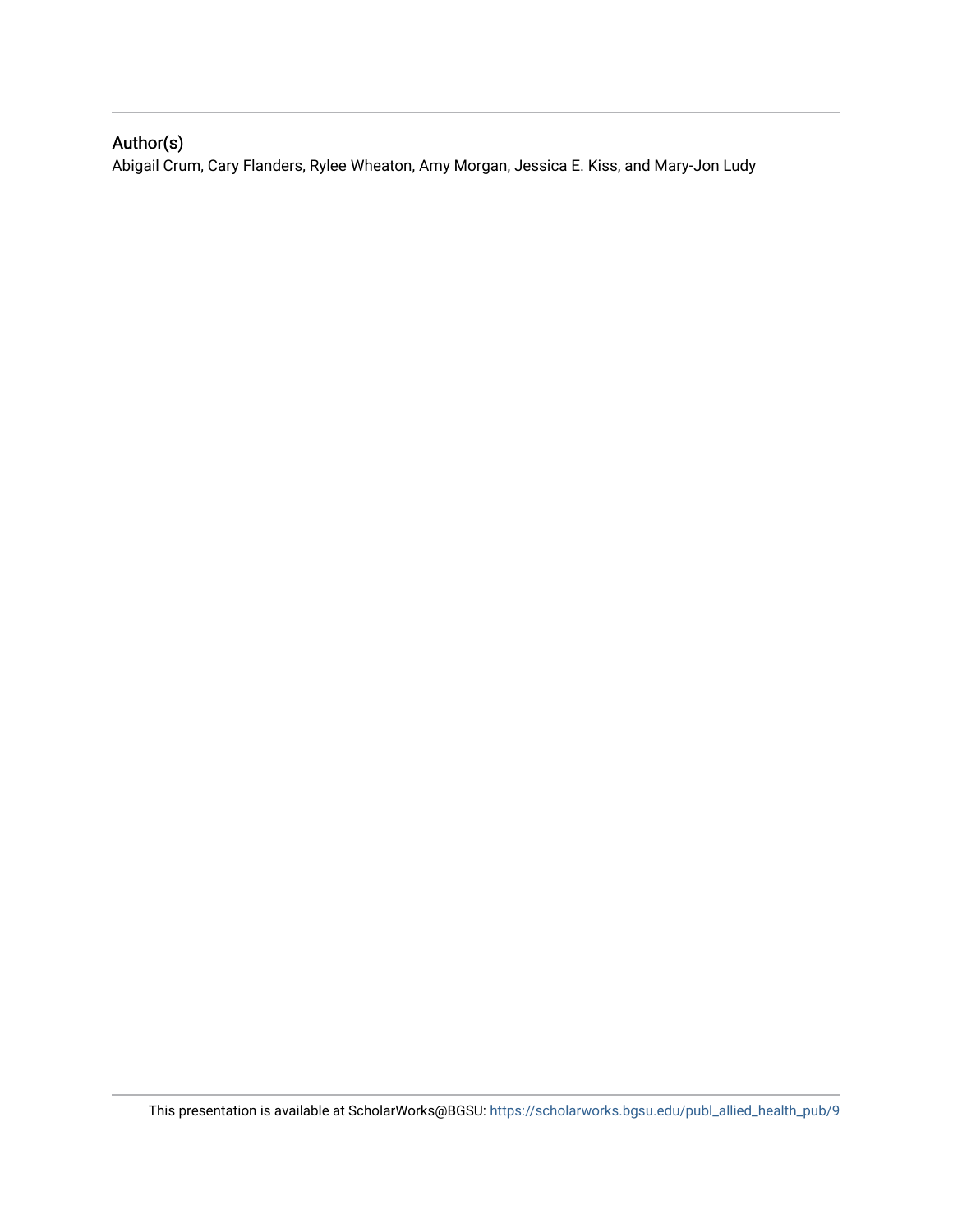## **Assessment of Cardiovascular Risk in First-Semester College Students**

**Authors:** Crum AP, Flanders CW, Wheaton RM, Morgan AL, Kiss JE, Ludy MJ

- Abigail Crum apcrum@bgsu.edu
- Cary Flanders cflande@bgsu.edu
- Rylee Wheaton ryleemw@bgsu.edu
- Amy Morgan amorgan@bgsu.edu
- Jessica Kiss jekiss@bgsu.edu
- Mary-Jon Ludy mludy@bgsu.edu

**Learning Objective (Upon completion, participant will be able to….):** Describe the prevalence of cardiovascular disease risk factors in first-semester college students.

**Track:** Wellness and Public Health (primary), Medical Nutrition Therapy (secondary)

## **Learning Need Code:** 5160 cardiovascular disease

**Background:** Concern about cardiovascular disease (CVD), specifically hypertension and hyperlipidemia, is limited among college students. This study's purpose was to evaluate the prevalence of CVD risk factors in first-semester college students.

**Methods:** College students (n=47, 83.0% female, 84.8% Caucasian, age 18.3±0.5 years, GPA 3.2±0.8) completed healthrelated assessments as part of a first-semester seminar course; none were previously treated for hypertension or had diabetes, while one smoked. Assessments occurred at the end of the fall semester. Body mass index (BMI), blood pressure (BP), total cholesterol (TC), and high-density lipoprotein cholesterol (HDL-C) were assessed.

Results: Mean BMI was 25.1±5.2 kg/m<sup>2</sup>; 19.1% and 21.3% of students were identified as overweight (25.0-29.9 kg/m<sup>2</sup>) and obese (≥30.0 kg/m<sup>2</sup>), respectively. Mean systolic BP (SBP) and diastolic BP (DBP) values were 122.2±13.2 and 81.3±13.0 mmHg, respectively; 14.9% and 48.9% of students had values in the elevated (SBP 120-129 mmHg and DBP <80 mmHg) and hypertensive (SBP ≥130 mmHg and/or DBP ≥80 mmHg) ranges. Mean TC was 175.3±30.3 mg/dL; 29.8% and 23.4% of students had borderline (170-199 mg/dL) and abnormal (≥200 mg/dL) levels, respectively. Mean HDL-C was 55.6±17.2 mg/dL; 12.8% and 21.3% of students had borderline (40-45 mg/dL) and abnormal (<40 mg/dL) levels, respectively.

**Conclusions:** These data suggest that a substantial proportion of first-semester college students are at risk for future development of CVD. Exploration of future educational interventions with the college student population to improve BMI, BP, TC, and HDL-C is warranted.

**Funding Disclosure:** Ohio Department of Higher Education's Transforming Campus Climate Grant; Bowling Green State University Center for Undergraduate Research and Scholarship Grant